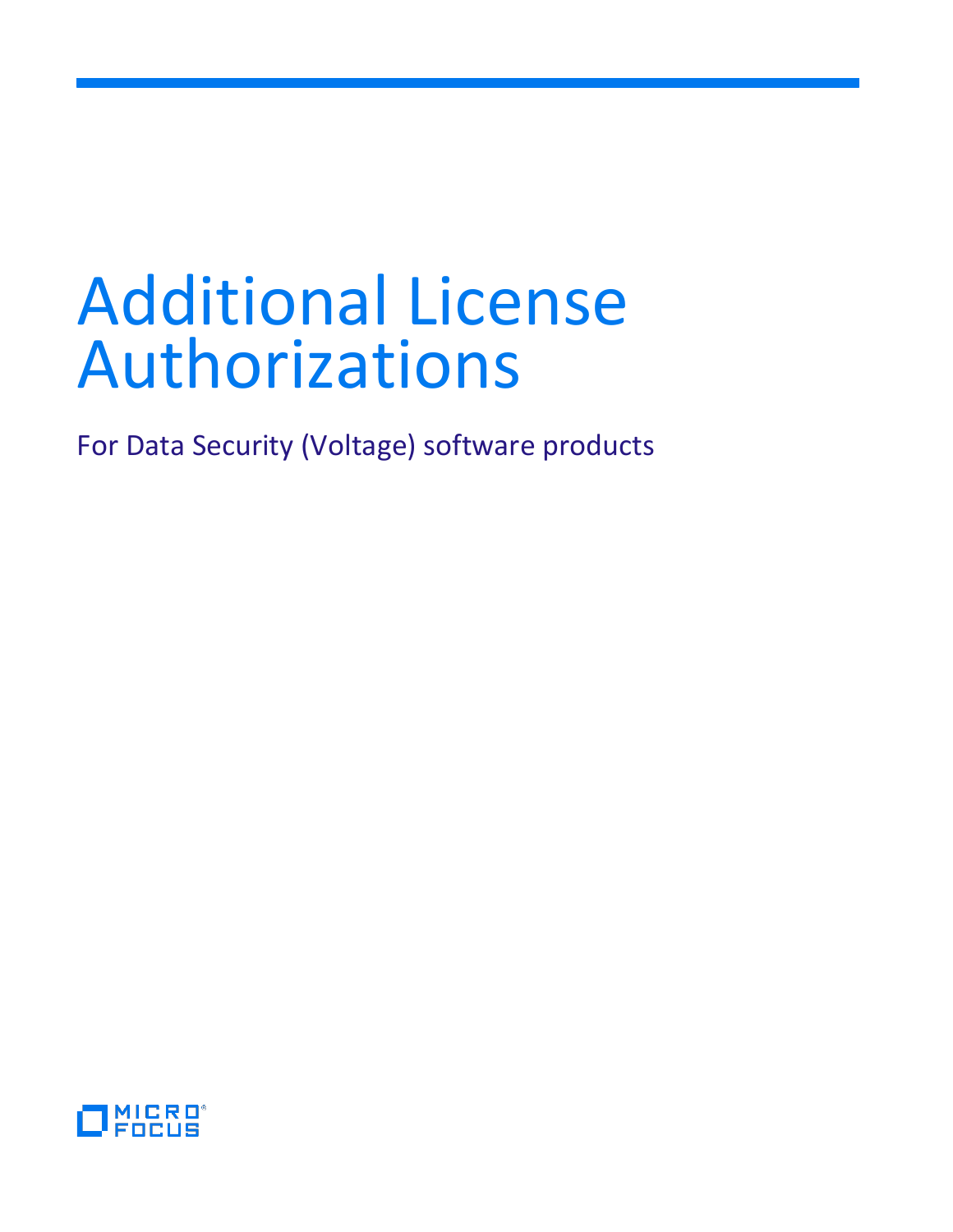# **Products and suites covered**

| <b>Products</b>                                                          | E-LTU or<br>E-Media<br>available* | Perpetual<br><b>License Non-</b><br>production use<br>category ** | <b>Subscription</b><br><b>License Non-</b><br>production use<br>category |
|--------------------------------------------------------------------------|-----------------------------------|-------------------------------------------------------------------|--------------------------------------------------------------------------|
| SecureData Enterprise                                                    | Yes                               | Class 2 & 3 ***                                                   | Class 3                                                                  |
| SecureData Enterprise Integrations to Cloud Services                     | Yes                               | Class 3                                                           | Class 3                                                                  |
| SecureData Enterprise Data Warehouse                                     | Yes                               | Class 3                                                           | Class 3                                                                  |
| SecureData for Snowflake                                                 | Yes                               | Class 3                                                           | Class 3                                                                  |
| SecureData Format-Preserving Encryption (FPE) for ArcSight Data Platform | Yes                               | Class 3                                                           | Class 3                                                                  |
| SecureData Mobile                                                        | Yes                               | Class 2 & 3 ***                                                   | Class 3                                                                  |
| SecureData Payments                                                      | Yes                               | Class 2 & 3 ***                                                   | Class 3                                                                  |
| SecureData Sentry                                                        | Yes                               | Class 3                                                           | Class 3                                                                  |
| SecureData Transparent Data Protection for HPE NonStop                   | Yes                               | Class 3                                                           | Class 3                                                                  |
| SecureData Web                                                           | Yes                               | Class 2 & 3 ***                                                   | Class 3                                                                  |
| SecureFile                                                               | Yes                               | Class <sub>3</sub>                                                | Class 3                                                                  |
| SecureMail                                                               | Yes                               | Class 3                                                           | Class 3                                                                  |
| SmartCipher                                                              | Yes                               | Class 3                                                           | Class 3                                                                  |
| <b>Basic Package</b>                                                     | Yes                               | N/A                                                               | Class 3                                                                  |
| <b>Standard Package</b>                                                  | Yes                               | N/A                                                               | Class 3                                                                  |
| Premium Package                                                          | Yes                               | N/A                                                               | Class 3                                                                  |

| <b>Suites</b>                                                                      | E-LTU or<br>E-Media<br>available <sup>*</sup> | Perpetual<br><b>License Non-</b><br>production use<br>category ** | <b>Subscription</b><br><b>License Non-</b><br>production<br>use category |
|------------------------------------------------------------------------------------|-----------------------------------------------|-------------------------------------------------------------------|--------------------------------------------------------------------------|
| SecureData Enterprise Data Warehouse Starter Edition                               | Yes                                           | Class 3                                                           | Class 3                                                                  |
| SecureData Enterprise Data Warehouse Enterprise Edition                            | Yes                                           | Class 3                                                           | Class 3                                                                  |
| SecureData Enterprise Infrastructure Suite 1 - Production and Test and Development | Yes                                           | Class 2                                                           | Class 3                                                                  |
| SecureData Enterprise Infrastructure Suite 1 – Disaster Recovery                   | Yes.                                          | Class 2                                                           | Class 3                                                                  |
| SecureData Enterprise Infrastructure Suite 2 – Production and Test and Development | Yes                                           | Class 2                                                           | Class 3                                                                  |
| SecureData Enterprise Infrastructure Suite 2 – Disaster Recovery                   | Yes                                           | Class 2                                                           | Class 3                                                                  |
| SecureData Suite for Hadoop Starter Edition                                        | Yes                                           | Class 3                                                           | Class 3                                                                  |
| SecureData Suite for Hadoop Enterprise Edition                                     | Yes                                           | Class 3                                                           | Class 3                                                                  |
| SecureData Suite for Open Systems Suite Standard Edition – Test and Development    | Yes                                           | Class 2                                                           | Class 3                                                                  |
| SecureData Suite for Open Systems Suite Enterprise Edition – Test and Development  | <b>Yes</b>                                    | Class 2                                                           | Class 3                                                                  |

\* Any product sold as E-LTU or E-Media shall be delivered electronically regardless of any contrary designation in a purchase order.

\*\* Non-production use rights, if any, can be found at **[software.microfocus.com/legal/software-licensing](https://software.microfocus.com/legal/software-licensing)**.

\*\*\* Specific parts of this product offering have Non-Production licenses for Development and Test and for Disaster Recovery purposes, those are Class 2; all other parts of this product offering are Class 3.

#### **Note: SecureData for Vertica is licensed as a Vertica product. Refer to the Vertica Additional License Authorizations document or equivalent for further information.**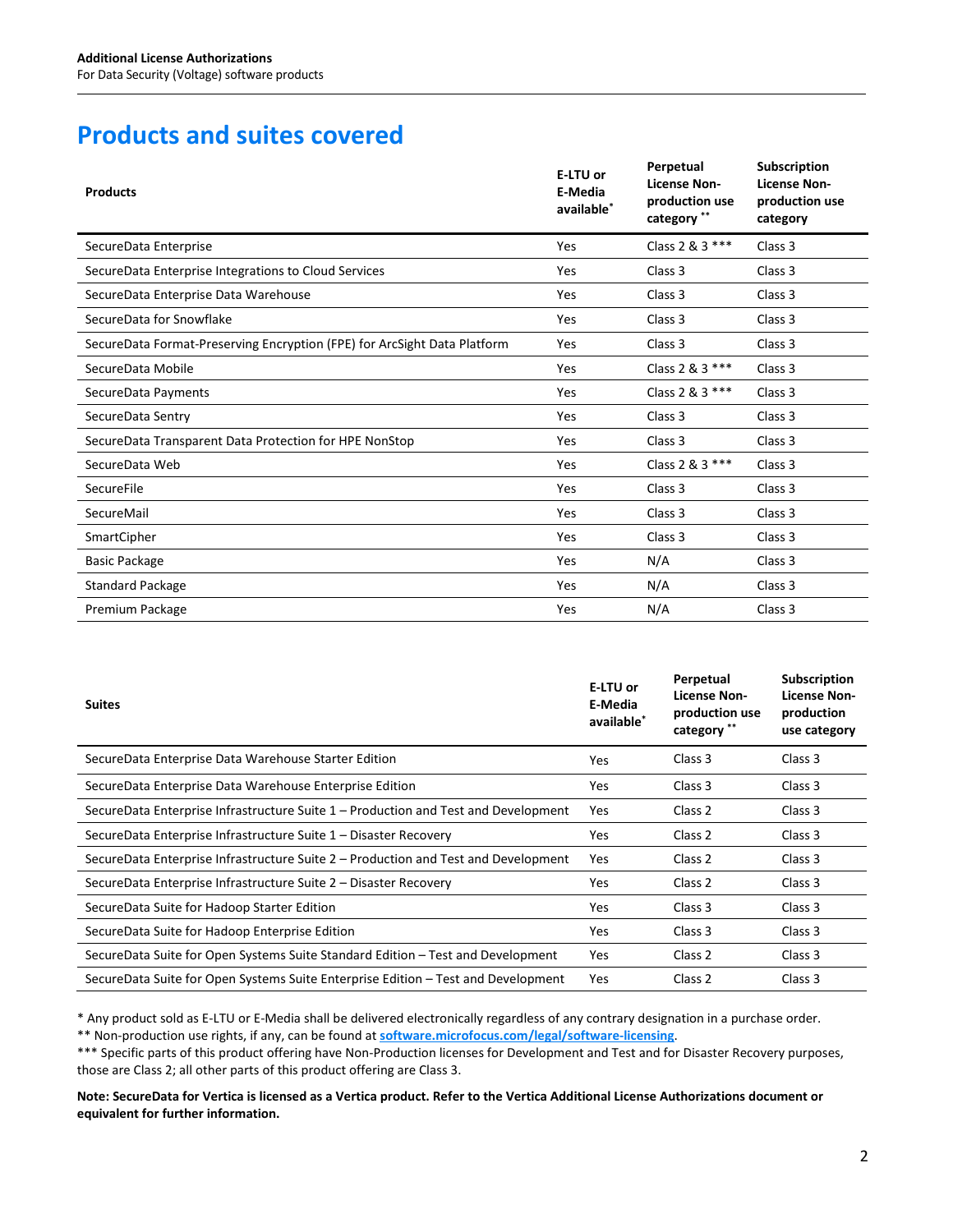# **Definitions**

Capitalized terms not otherwise defined in this ALA document are defined in the governing agreement.

| Term                     | <b>Definition</b>                                                                                                                                                                                                                                                                                                                                                                                                                                                                      |
|--------------------------|----------------------------------------------------------------------------------------------------------------------------------------------------------------------------------------------------------------------------------------------------------------------------------------------------------------------------------------------------------------------------------------------------------------------------------------------------------------------------------------|
| Acquirer                 | Means when referring to a payment processor entity, an organization that facilitates electronic payment<br>authorization and/or settlement for payment transactions and related services.                                                                                                                                                                                                                                                                                              |
| Application              | Means a single module or service, or a collection of integrated software modules or services, or a distinct process<br>designed to perform a specific single Organization Function. For SecureData, in particular, the Organization<br>Function must include the transacting, processing, or storing of protected data. Any Application that uses<br>SecureData or SecureMail indirectly, such as via a service, microservice or proxy, must be licensed as a separate<br>Application. |
| Application,<br>External | Means, for SecureData Sentry, an Application that a customer does not own but uses through a subscription or<br>term license (e.g., a SaaS application, such as Salesforce).                                                                                                                                                                                                                                                                                                           |
| Application,<br>Internal | Means, for SecureData Sentry, an Application that a customer owns, such as through self-development or from a<br>perpetual use license. This may include COTS applications.                                                                                                                                                                                                                                                                                                            |
| Basic Package            | Means SecureData Enterprise products and suites. Doesn't include SecureData Payments and SecureData Sentry<br>products and suites.                                                                                                                                                                                                                                                                                                                                                     |
| Ciphertext               | Means the result of protecting Plaintext through encryption, hashing, or tokenization.                                                                                                                                                                                                                                                                                                                                                                                                 |
| Cold Standby<br>System   | Means a secondary standby non-production system that is not handling any transactions or being otherwise used,<br>and is also NOT up and running. If the primary production system breaks down, or needs to be taken out of<br>service, the Cold Standby System will be started to take over for the primary production system.                                                                                                                                                        |
| Connector                | Means a connection that provides point- to-point transmission of Transaction data from point of capture to its<br>point of destination, counted by number of unique capture points. For example, a connection from a card reading<br>terminal at a POS transmitting encrypted payment card data to a server host system, or transmitting tokenized<br>data in the reverse direction to a unique destination.                                                                           |
| Core                     | Means a discrete package of an arithmetic-logic unit, instruction unit, and registers that are autonomously able to<br>address random access memory and execute a software program.                                                                                                                                                                                                                                                                                                    |
| COTS                     | Means Commercial-Off-The-Shelf software.                                                                                                                                                                                                                                                                                                                                                                                                                                               |
| <b>CPU</b>               | Means a system in a single integrated circuit (IC) package with at least one Core, but usually more. For example,<br>the Intel Core i7 5960X CPU is an IC package of eight cores.                                                                                                                                                                                                                                                                                                      |
| Database                 | Means a container that stores application data including table structure, stored procedures, and other<br>functionality that runs on a Database Instance.                                                                                                                                                                                                                                                                                                                              |
| Database Instance        | Means a software application that has the sole purpose of acting as a container that hosts and executes one of<br>more Databases.                                                                                                                                                                                                                                                                                                                                                      |
| Data Center              | Means a single, physical collection of networked computer systems with a defined geographic location. For public<br>cloud services providers, a Data Center is an Availability Zone. Availability Zones (AZ) are unique physical locations<br>within Cloud Service Provider Region. Each AZ is made up of one or more datacenters equipped with independent<br>power, cooling, and networking.                                                                                         |
| Data Masking             | Means obfuscating data using FPE or SST to protect sensitive data such as payment card numbers, national<br>identification numbers, and so on. Masked data can be used within test, development, analytics, or production<br>environments.                                                                                                                                                                                                                                             |
| Developed Code           | Means the software and scripts developed and/or deployed by licensee using Voltage products.                                                                                                                                                                                                                                                                                                                                                                                           |
| Development<br>System    | Means a non-production development system that has a software product installed and is to be used for<br>developing software product add-on applications.                                                                                                                                                                                                                                                                                                                              |
| Device                   | Means an addressable entity, physical or virtual, including but not limited to router, switch, bridge, hub, server,<br>PC, laptop, handheld device, or printer that resides within the range defined for interrogation and asset tracking.                                                                                                                                                                                                                                             |
| Digest                   | See Hash.                                                                                                                                                                                                                                                                                                                                                                                                                                                                              |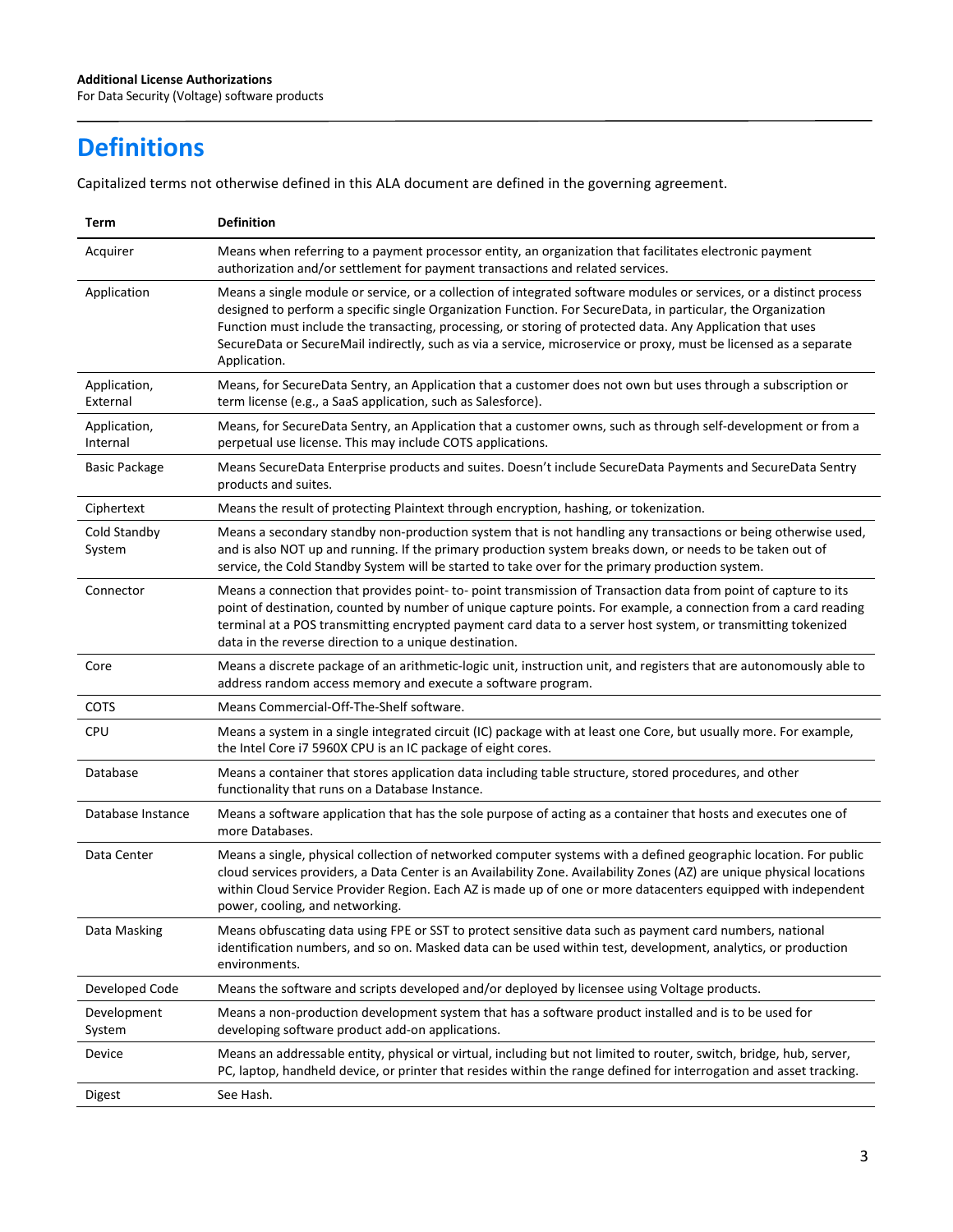| Term                             | <b>Definition</b>                                                                                                                                                                                                                                                                                                                                                                |
|----------------------------------|----------------------------------------------------------------------------------------------------------------------------------------------------------------------------------------------------------------------------------------------------------------------------------------------------------------------------------------------------------------------------------|
| Disaster Recovery<br>(DR) System | Means a Cold- Standby System or Hot- Standby System.                                                                                                                                                                                                                                                                                                                             |
| Driver Interception              | Means, for SecureData Sentry, the interception of an Application's database API calls (e.g., over JDBC or ODBC) by<br>a Sentry driver wrapper.                                                                                                                                                                                                                                   |
| E-Commerce                       | Means the encryption of digital transactions from payment capture points (e.g., desktop browser, mobile<br>browser, mobile app on consumer-owned COTS) to processing hosts at a Merchant, Processor, Acquirer, Gateway<br>or ISO.                                                                                                                                                |
| Encryption                       | Means a key-based, cryptographic transformation of sensitive data into a non-sensitive de-identified form<br>(ciphertext).                                                                                                                                                                                                                                                       |
| Endpoint                         | Means a device or system that a user interacts with.                                                                                                                                                                                                                                                                                                                             |
| <b>External Application</b>      | See Application, External.                                                                                                                                                                                                                                                                                                                                                       |
| <b>External User</b>             | Means a person who is not a contractor or employee of the licensee.                                                                                                                                                                                                                                                                                                              |
| Event                            | Means a single protection; access; field discovery and classification; test data record creation; data record<br>archival; or record deletion operation.                                                                                                                                                                                                                         |
| Format-Preserving<br>Encryption  | Means an encryption algorithm that produces output of the same size and format as the input. For example, if<br>the input comprises all digits, the output will also consist of digits. Voltage SecureData offers various forms of<br>Format-Preserving Encryption.                                                                                                              |
| Format-Preserving<br>Hash        | Means a hash algorithm that produces output of the same size and format as the input. For example, if the input<br>comprises all digits, the output will also consist of digits. The Voltage SecureData Format-Preserving Hash uses a<br>key, increasing security.                                                                                                               |
| Gateway                          | Means an intermediary organization or service that facilitates data exchange between merchants and processors<br>and may provide additional value-added service offerings to facilitate merchant needs. Gateways can be<br>independent organizations or associated directly with a processor.                                                                                    |
| Gigabytes (GB)                   | Means 10 <sup>9</sup> bytes, designating an amount of physical data capacity.                                                                                                                                                                                                                                                                                                    |
| Hash                             | Means a Hash or Digest: a value of a fixed size created from a value of arbitrary size. Unlike encryption and<br>tokenization, hashes are not reversible: they cannot be converted back to the original value. Hashes also imply<br>collisions: it is possible (although, with modern hashing algorithms, non-trivial) to select two input values that<br>produce the same hash. |
| Hashing                          | Means one-way generation of de-identified values using a mathematical function.                                                                                                                                                                                                                                                                                                  |
| <b>Hot Standby System</b>        | Means a secondary non-production system that is not handling any transactions but is up and running, ready to<br>take over from the production system if the primary production system breaks down or needs to be taken out of<br>service.                                                                                                                                       |
| IFL                              | Means Integrated Facility for Linux, a Processor dedicated to Linux workloads on IBM Z systems.                                                                                                                                                                                                                                                                                  |
| Implementation                   | Means an installation of the software on a single Server, or installed on a cluster of Servers which work together as<br>a single installation of the software.                                                                                                                                                                                                                  |
| Installation Kit                 | Means a collection of software products in ready-to-install form.                                                                                                                                                                                                                                                                                                                |
| Instance                         | Means each implementation of the software installed on a either a Physical or a Virtual Server.                                                                                                                                                                                                                                                                                  |
| <b>Internal Application</b>      | See Application, Internal.                                                                                                                                                                                                                                                                                                                                                       |
| <b>Internal User</b>             | Means a person who is a contractor or employee of the licensee who has Use rights.                                                                                                                                                                                                                                                                                               |
| <b>ISO</b>                       | Means Independent Sales Organization in relation to payment facilitation companies that sell acquiring services on<br>behalf of gateways and processors.                                                                                                                                                                                                                         |
| Key Server                       | Means an appliance configured to provide key management and key derivation services per configurable policies.                                                                                                                                                                                                                                                                   |
| Lane                             | Means in retail environment a single payment terminal, either an electronic card reader or virtual terminal but not<br>both, is connected to a single point of sale (cash register) to collect cardholder data for electronic payments<br>(typically credit/debit card payment data).                                                                                            |
| Merchant                         | Means a payment-accepting business. Merchants may engage in either or /both of card-present physical or/and<br>card-not-present transactions (eCommerce stores).                                                                                                                                                                                                                 |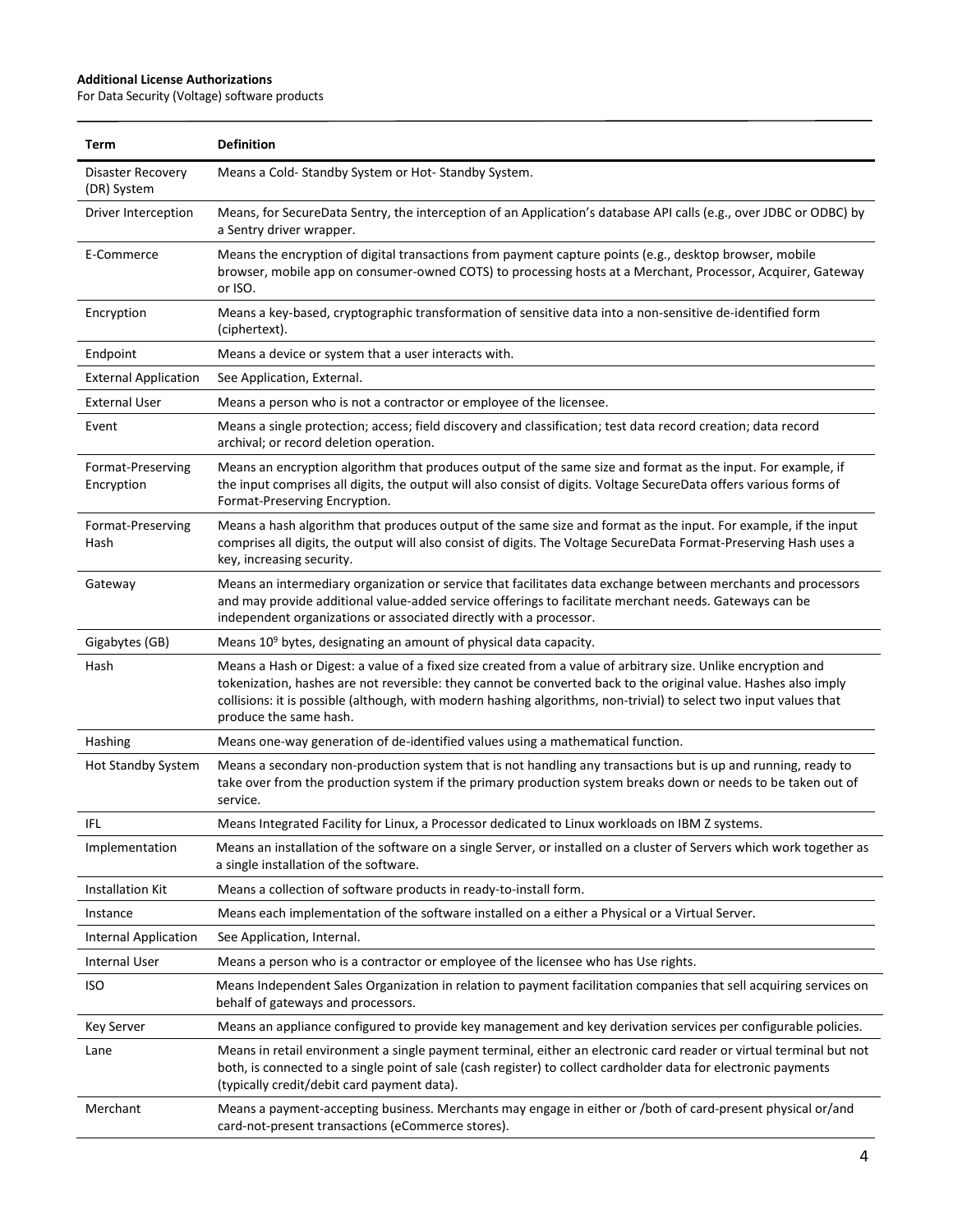| Term                               | <b>Definition</b>                                                                                                                                                                                                                                                                                                                                                                                                                                                                                             |
|------------------------------------|---------------------------------------------------------------------------------------------------------------------------------------------------------------------------------------------------------------------------------------------------------------------------------------------------------------------------------------------------------------------------------------------------------------------------------------------------------------------------------------------------------------|
| <b>Messages</b>                    | Means in relation to electronic statements, a unique message from a sending organization, application, or<br>automated system to an Internal or External User.                                                                                                                                                                                                                                                                                                                                                |
| Mobile                             | Means personal computing devices running some COTS operating system.                                                                                                                                                                                                                                                                                                                                                                                                                                          |
| MSU (Millions of<br>Service Units) | Means the IBM standard rating of computing work capacity.                                                                                                                                                                                                                                                                                                                                                                                                                                                     |
| Named Application                  | See Application.                                                                                                                                                                                                                                                                                                                                                                                                                                                                                              |
| Node                               | Means any computing Server where a datastore application software is running and where SecureData APIs are<br>deployed, and/or where data protected by SecureData is stored, processed or used.                                                                                                                                                                                                                                                                                                               |
| Organization<br>Function           | Means an activity carried out by an organization that yields income for the organization (a core organization<br>function) or supports an activity that yields income for the organization (a support organization function).                                                                                                                                                                                                                                                                                 |
| <b>PAN</b>                         | Means, as defined by PCI Data Security Standard (DSS) and Payment Application Data Security Standard<br>(PA-DSS,) version 3.2: "Acronym for 'primary account number', also referred to as 'account number.'<br>Unique payment card number (typically for credit or debit cards) that identifies the issuer and the<br>particular cardholder account."                                                                                                                                                         |
| PCI                                | Means Payment Card Industry, a global forum that brings together payments industry stakeholders to<br>develop and drive adoption of data security standards and resources for safe payments worldwide.                                                                                                                                                                                                                                                                                                        |
| Per Protect Event                  | Means the Encryption, Hashing, or Tokenization of a single Plaintext value into a single element of Ciphertext.<br>Where a bulk or batch operation is performed, each Plaintext value within such bulk or batch operation would<br>count as a Per Protect Event.                                                                                                                                                                                                                                              |
| Petabytes (PB)                     | Means 10 <sup>15</sup> bytes, designating an amount of physical data capacity.                                                                                                                                                                                                                                                                                                                                                                                                                                |
| Plaintext                          | Means unencrypted information.                                                                                                                                                                                                                                                                                                                                                                                                                                                                                |
| <b>Physical Server</b>             | Means a Server that runs with an operating system directly controlling hardware, sometimes called "bare metal."<br>This definition excludes a Server that runs with a hypervisor directly controlling hardware instead.                                                                                                                                                                                                                                                                                       |
| Plaintext                          | Means data/information that has not been protected using Encryption, Hashing, or Tokenization.                                                                                                                                                                                                                                                                                                                                                                                                                |
| Point of Encryption                | Means a device deployed for the purpose of allowing a business entity to capture and apply encryption and or<br>tokenization to sensitive data. Devices include but are not limited to purpose-built terminals; devices with<br>integrated terminals; and Commercial Off the Shelf (COTS) devices. Such Devices support PAN, SAD, or other<br>sensitive data capture through various means of data conveyance, including but not limited to manual entry,<br>electromagnetic, radio (NFC,) visual, and audio. |
| <b>POS</b>                         | Means Point Of Sale. Includes purpose-built hardware and software combinations as well as COTS devices with POS<br>application(s) installed, web-based POS solutions, and unattended devices such as kiosks, vending machines, and<br>access control devices capable of conveying fees and taking payments. products/components/suites.                                                                                                                                                                       |
| Premium Package                    | Means SecureData Enterprise, SecureData Payments, SecureData Sentry, and Structured Data Manager.                                                                                                                                                                                                                                                                                                                                                                                                             |
| Processor                          | Means, when referring to a payment processor entity, an organization that facilitates electronic payment<br>authorization and/or settlement for payment transactions and related services.                                                                                                                                                                                                                                                                                                                    |
| <b>Protect Event</b>               | Means an Encryption, Hashing, or Tokenization operation of a single Plaintext value. Where a bulk or<br>batch operation is performed, Encryption, Hashing, or Tokenization of each Plaintext value within the<br>bulk or batch operation would count as a Protect Event.                                                                                                                                                                                                                                      |
| Proxy Interception                 | Means, for SecureData Sentry, the interception of Application data (e.g., over HTTP/S) by a Sentry ICAP server.                                                                                                                                                                                                                                                                                                                                                                                               |
| Record                             | Means a set of related data stored in a data set (file) or table. A record can contain one or more values. Groups of<br>records are saved in a data set or database table, in a defined format.                                                                                                                                                                                                                                                                                                               |
| SAD                                | Means sensitive authentication data as defined by PCI Point-to-Point Encryption, version 3.0: "Security-related<br>information (including, but not limited to, card validation codes/values, full-track data from the magnetic stripe,<br>magnetic-stripe image on the chip or elsewhere, PINs, and PIN blocks) used to authenticate cardholders and/or<br>authorize payment card transactions."                                                                                                              |
| Sensor                             | Means a SmartCipher endpoint client software that is installed on a supported end user device.                                                                                                                                                                                                                                                                                                                                                                                                                |
| Server                             | Means any designated computer system in which an Instance or Instances of the software is installed.                                                                                                                                                                                                                                                                                                                                                                                                          |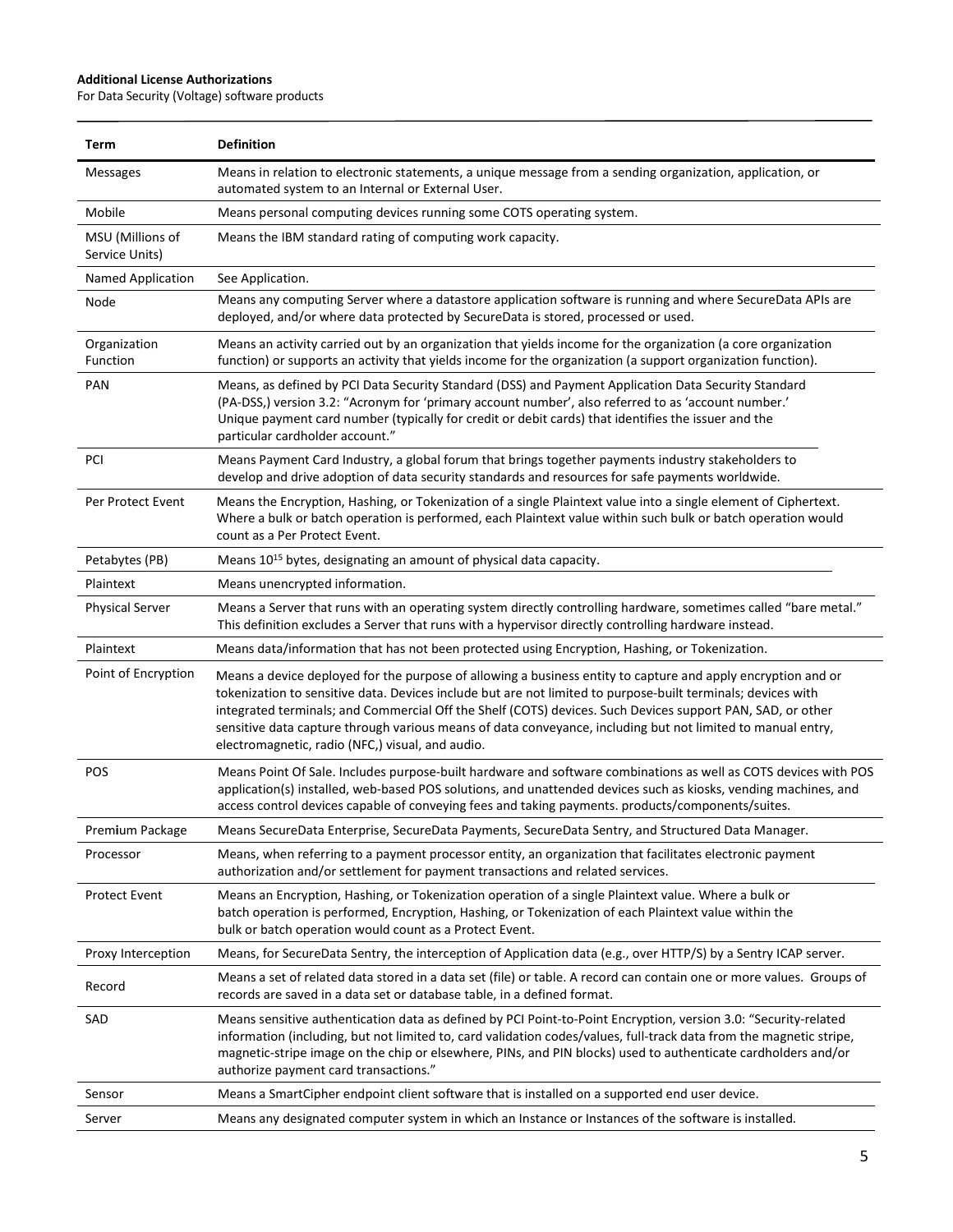| Term                               | <b>Definition</b>                                                                                                                                                                                                                                                                                                                                                                                                                                                                                                                                                                                       |
|------------------------------------|---------------------------------------------------------------------------------------------------------------------------------------------------------------------------------------------------------------------------------------------------------------------------------------------------------------------------------------------------------------------------------------------------------------------------------------------------------------------------------------------------------------------------------------------------------------------------------------------------------|
| <b>Standard Package</b>            | Means SecureData Enterprise and SecureData Payments products and suites. Doesn't include SecureData Sentry<br>products and suites. Software-specific license terms below. Software products included in a Suite are governed by<br>the individual authorizations and use restrictions associated with each software product, except where otherwise<br>specified in the specific Suite software-specific license terms below.                                                                                                                                                                           |
| Suite                              | Means two or more software products combined into a single license offering or a single software product that<br>includes two or more licenses. The specific software products included in a Suite are specified in the Software<br>Specific License Terms below. Software products included in a Suite are governed by the individual authorizations<br>and use restrictions associated with each software product except where specified in the specific Suite software<br>specific license terms below.                                                                                              |
| Terabytes (TB)                     | Means 10 <sup>12</sup> bytes, designating an amount of physical data capacity.                                                                                                                                                                                                                                                                                                                                                                                                                                                                                                                          |
| Term License to Use<br>or Term LTU | Means a software license to use (LTU) that indicates in its license description that the license is valid for a specific<br>period of time such as One Month (1M), One Year (1Y) etc. Term LTUs are not perpetual licenses.                                                                                                                                                                                                                                                                                                                                                                             |
| <b>Term Support</b>                | Means a fixed-period support offering that is only valid during the time period of the associated Term LTU.                                                                                                                                                                                                                                                                                                                                                                                                                                                                                             |
| Terminal                           | Means a purpose-built device with hardware and software capabilities to capture PAN and or SAD data.                                                                                                                                                                                                                                                                                                                                                                                                                                                                                                    |
| <b>Test System</b>                 | Means a non-production test system that has a software product installed and is to be used for a) software<br>product migration testing, and/or b) software product pre-production staging.                                                                                                                                                                                                                                                                                                                                                                                                             |
| Tier                               | Means the level of Processors or Merchants as determined by annual card payment transaction volume. For<br>Processors, the Tier level is based on the industry standards of tiering which are determined by the annual<br>volume of payment transactions. For Merchants, the Tier level is based on the PCI Data Security Standard (DSS)<br>tiering definitions, which are determined by the Merchant's annual payment card transaction volumes.                                                                                                                                                        |
| Token                              | Means a surrogate value created by a Tokenization process. A token shares some of the characteristics of<br>the original data element, such as format, length, etc., and is deterministically created, i.e., repeatedly<br>asking for a token for a given data item will yield the same token.                                                                                                                                                                                                                                                                                                          |
| Tokenization                       | Means a process by which sensitive data elements, such as PANs, Personal Identifiable Information, etc.<br>are replaced by surrogate values. The surrogates can replace the Plaintext value in databases,<br>applications, and data stores. The process can be reversible or irreversible, and may be cryptographic or<br>non-cryptographic. The term Tokenization is frequently used to mean any format-preserving data<br>protection. Voltage SecureData offers various tokenization techniques such as FPE, eFPE, FPH, and SST.                                                                      |
| Transaction                        | Means the transfer of data from a point of capture to a destination host. Transactions may involve<br>payment card data, or capture and transfer of other values including credentials, tax IDs, and other<br>regulated sensitive data. For payments data, the volume of transactions includes payment card<br>authorization requests (including zero-dollar requests) to the host, in addition to authorization and<br>settlement requests. The total transaction volume therefore includes standalone authorization requests,<br>authorization and settlement requests, and card validation requests. |
| Unlimited events                   | Means that the number of events that can be consumed by a customer has no limit within the length of the<br>subscription. Refer to Licensing Unlimited Events SKUs section under Software specific license terms for further<br>details.                                                                                                                                                                                                                                                                                                                                                                |
| Use                                | Means to install, store, load, execute, and/or view one copy of the software and/or its function(s).                                                                                                                                                                                                                                                                                                                                                                                                                                                                                                    |
| User                               | Means a user whose Use is restricted to the type of software that is being licensed.                                                                                                                                                                                                                                                                                                                                                                                                                                                                                                                    |
| <b>User Pack</b>                   | Means a predetermined number of Users.                                                                                                                                                                                                                                                                                                                                                                                                                                                                                                                                                                  |
| Virtual Machine                    | Means a computer that does not physically exist but is simulated on another computer.                                                                                                                                                                                                                                                                                                                                                                                                                                                                                                                   |
| Virtual Server                     | Means a Virtual Machine running an operating system controlling hardware not directly but via a hypervisor. A<br>computer running a hypervisor may run more than one Virtual Machine at the same time.                                                                                                                                                                                                                                                                                                                                                                                                  |
| Virtual Terminal                   | Means a web-based solution capable of capturing keyed PAN and or SAD data on a merchant-controlled computing<br>device.                                                                                                                                                                                                                                                                                                                                                                                                                                                                                 |
| Volume                             | Means a storage medium mounted on a Node or a Server. For payments, volume means total number of<br>Transactions.                                                                                                                                                                                                                                                                                                                                                                                                                                                                                       |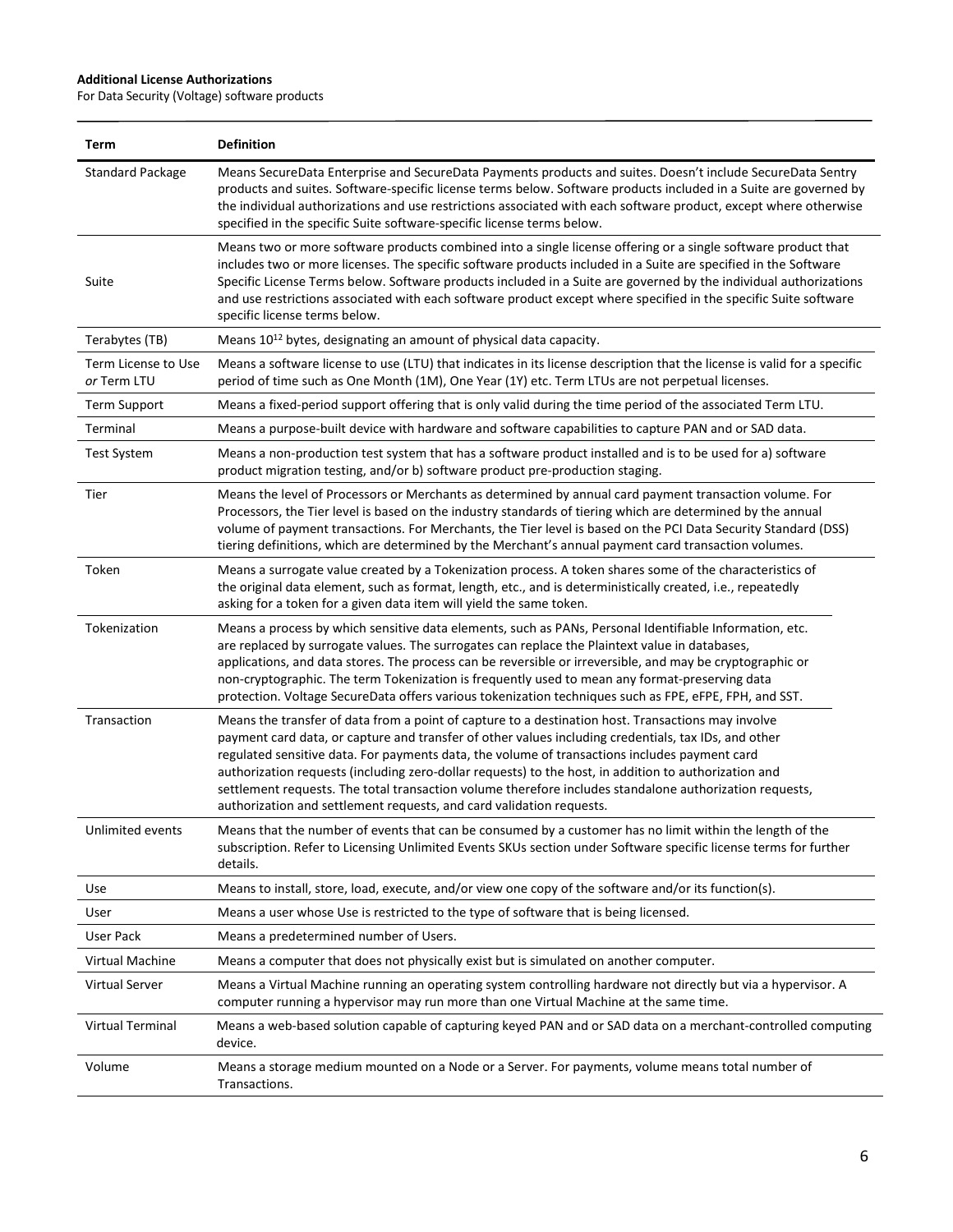# **Software-specific license terms**

Software products with software-specific license terms are described below. Software products covered by this ALA document (as listed above) and not covered in this section do not have software-specific license terms.

# **SecureData Enterprise**

**SecureData Enterprise** software as indicated in the table below is licensed in accordance with the following License Metric. Encryption or Tokenization can be licensed independently or together.

| <b>Name</b>                                                                  | License metric                   | <b>Available</b><br>encryption<br>only | Available<br>tokenization<br>only | Available<br>encryption and<br>tokenization |
|------------------------------------------------------------------------------|----------------------------------|----------------------------------------|-----------------------------------|---------------------------------------------|
| SecureData Enterprise<br><b>Integrations to Cloud Services</b>               | Data Volume                      |                                        |                                   | Yes                                         |
| SecureData Enterprise -Open Systems                                          | Named Application or<br>Gigabyte | Yes                                    | Yes                               | Yes                                         |
| SecureData Enterprise Data Warehouse (Non-<br>Hadoop/Non-Cloud Service)      | Node $2$                         |                                        |                                   |                                             |
| SecureData Enterprise for Hadoop                                             | Node $3$                         |                                        |                                   | Yes                                         |
| SecureData for Snowflake                                                     | Data Volume 1                    | No                                     | No                                | Yes                                         |
| SecureData for Stratus VOS                                                   | Named Application                | Yes                                    | Yes                               | No                                          |
| SecureData Format- Preserving Encryption<br>(FPE) for ArcSight Data Platform | Gigabyte <sup>6</sup>            | Yes                                    | No                                | No                                          |
| SecureData z/Protect (IBM z/OS)                                              | <b>MSU</b>                       | Yes                                    | Yes                               | Yes                                         |
| SecureData Protected Data Downstream<br>Usage                                | Terabyte <sup>7</sup>            |                                        |                                   | Yes                                         |

1 Data Volume means the terabytes of data moved/ingested for storage/processing/use, and is either wholly or partially protected by Voltage SecureData.

<sup>2</sup> Node means, for Data Warehouse (Non-Hadoop/Non-Cloud Service), any computing Server where the Data Warehouse software is running and where SecureData APIs are deployed, and/or where data protected by SecureData is stored, processed or used.

3 Node means, for Hadoop, any computing Server where the Hadoop software is running, and where SecureData APIs are deployed, and/or where data protected by SecureData is stored, processed or used.

 $6$  Gigabyte means the gigabytes (10<sup>9</sup> bytes) of data ingested by ArcSight per day.

<sup>7</sup> Terabyte means the volume of data measured in terabytes (10<sup>12</sup> bytes) provided downstream, either wholly or partially protected by Voltage SecureData.

The Events and Protect Events SKUs Basic Package Event SKUs allow customers to use all SecureData Enterprise products suites/components EXCEPT SecureData Sentry for internal privacy use cases.

Entitlements under any of these event-based SKUs cover both cloud and on-premises usage, and include:

- **Any number of** Infrastructure Suites; Appliances and Clusters/Nodes/Pods; Datacenters; HSM Engines/Connectors; Named Applications; EDW or Hadoop Nodes; TB/PBs of Data; LBs/Gateways; Clients, Bundles, SDKs, Utilities, and Command Line tools; Cloud Integration Templates and Software; and Developer Templates.
- **All type of** Platforms (open systems, IBM Z, Hadoop, HPE NonStop, Stratus); Clients, Bundles, SDKs, Utilities, and Command Line tools; Environments (Production, Test, Dev, DR); Cloud Integration Templates and Software; and Developer Templates; Operations (Encryption, Tokenization/SST, Hashing, Masking).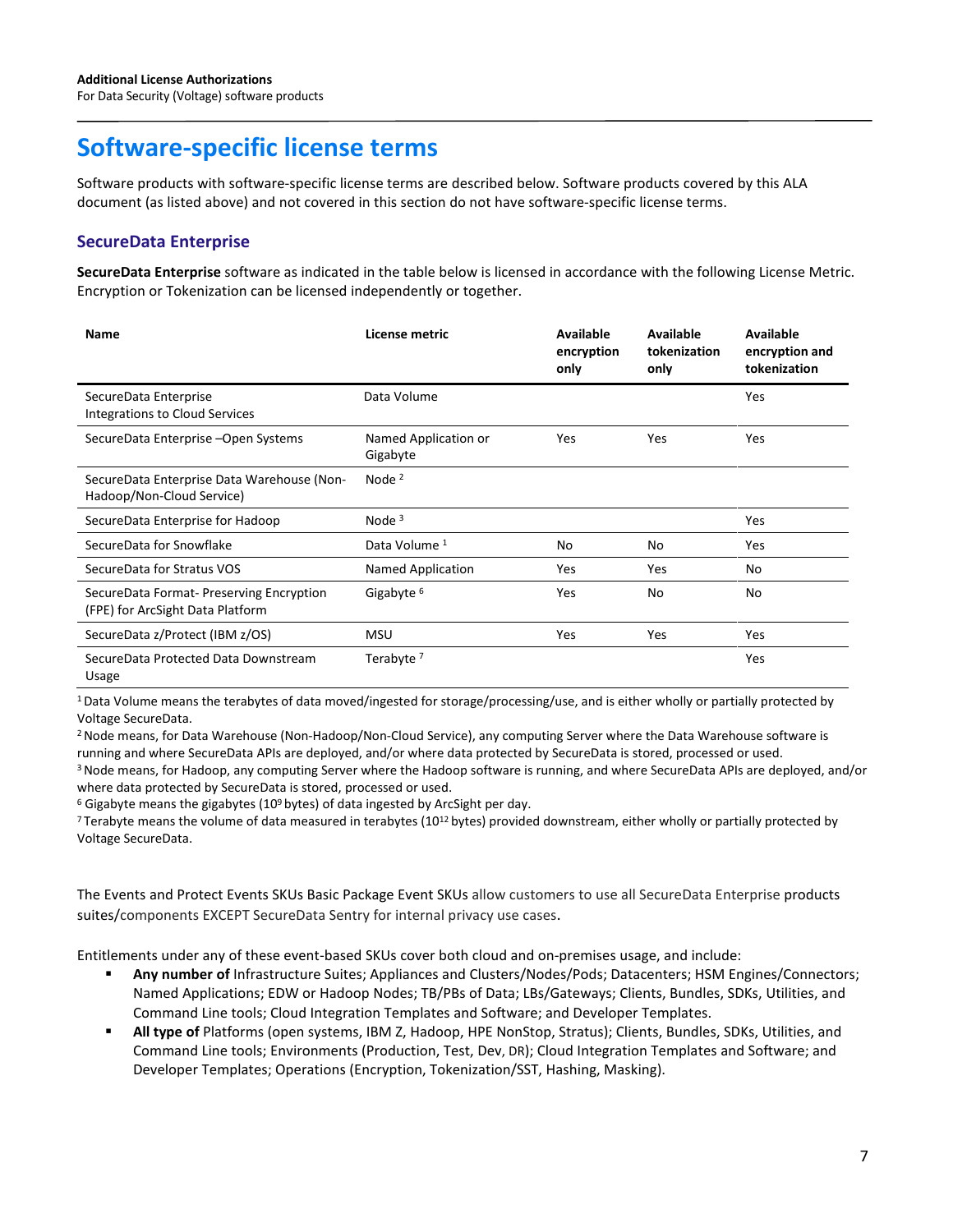Standard Package Event SKUs allow customers to use all SecureData Enterprise and SecureData Payments products suites/components EXCEPT SecureData Sentry for both privacy and payments internal use cases.

Entitlements under any of these event-based SKUs cover both cloud and on-premises usage, and include:

- **Any number of** Infrastructure Suites; Appliances and Clusters/Nodes/Pods; Datacenters; HSM Engines/Connectors; Named Applications; EDW or Hadoop Nodes; TB/PBs of Data; Payments POIs/Lanes; Payments Terminal/Mobile/Host SDKs; LBs/Gateways; Clients, Bundles, SDKs, Utilities, and Command Line tools; Cloud Integration Templates and Software; and Developer Templates.
- **All type of** Platforms (open systems, IBM Z, Hadoop, HPE NonStop, Stratus); Clients, Bundles, SDKs, Utilities, and Command Line tools; Environments (Production, Test, Dev, DR); Cloud Integration Templates and Software; and Developer Templates; Operations (Encryption, Tokenization/SST, Hashing, Masking).

Premium Package Event SKUs allow customers to use all SecureData Enterprise use, SecureData Payments, SecureData Sentry, and Structured Data Manager products/suites/components for both privacy and payments internal use cases.

Entitlements under any of these event-based SKUs cover both cloud and on-premises usage, and include:

- **Any number of** Infrastructure Suites; Appliances and Clusters/Nodes/Pods; Datacenters; HSM Engines/Connectors; Named Applications – Custom and SaaS; EDW or Hadoop Nodes; TB/PBs of Data; Payments POIs/Lanes; Payments Terminal/Mobile/Host SDKs; LBs/Gateways; Clients, Bundles, SDKs, Utilities, and Command Line tools; Cloud Integration Templates and Software; xDBC Drivers and HTTP/Proxy Interceptors, Database Instances, and Developer Templates.
- **All type of** Platforms (open systems, IBM Z, Hadoop, HPE NonStop, Stratus); Clients, Bundles, SDKs, Utilities, and Command Line tools; Environments (Production, Test, Dev, DR); Cloud Integration Templates and Software; and Developer Templates; Operations (Encryption, Tokenization/SST, Hashing, Masking).

Licensing Unlimited Events SKUs: Based on the estimation of the number of events, the Unlimited Events SKUs are licensed for the entire duration of the subscription. The price for the Unlimited Events SKUs are valid only for the duration of the subscription. There is no surcharge for consumption of events over the estimate within the duration of the subscription. Upon renewal, the events are re-estimated and priced appropriately for the next subscription length.

**SecureData Enterprise** use for Integrity NonStop Guardian or OSS is licensed per CPU.

**SecureData Distributed Encryption Engine (Entrust nShield Connect or Atalla HSM Support)** is licensed per Key Server.

**SecureData Encryption or Tokenization for Network Gateways** is licensed per Application for up to 1 million Transactions per year per annum as authorized in your order for the software (Authorized Transactions). If during the one-year period you exceed the Authorized Transactions, you are required to purchase additional Application licenses for the required total volume of Transactions. This license is not authorized to be used with SaaS Gateways.

**SecureData Key Servers** are licensed per Server.

**SecureData Mobile Encryption** is licensed based on the estimated annual volume of Transactions. Additional license(s) are required if the usage exceeds the annual estimated volume. Also requires infrastructure licenses along with the appropriate SecureData client software for the required platforms.

**SecureData Protected Data Downstream Usage** is licensed per Terabyte of total data, either partially or wholly protected by SecureData, and moved to downstream systems not otherwise licensed This license doesn't permit unprotecting protected data at those downstream systems.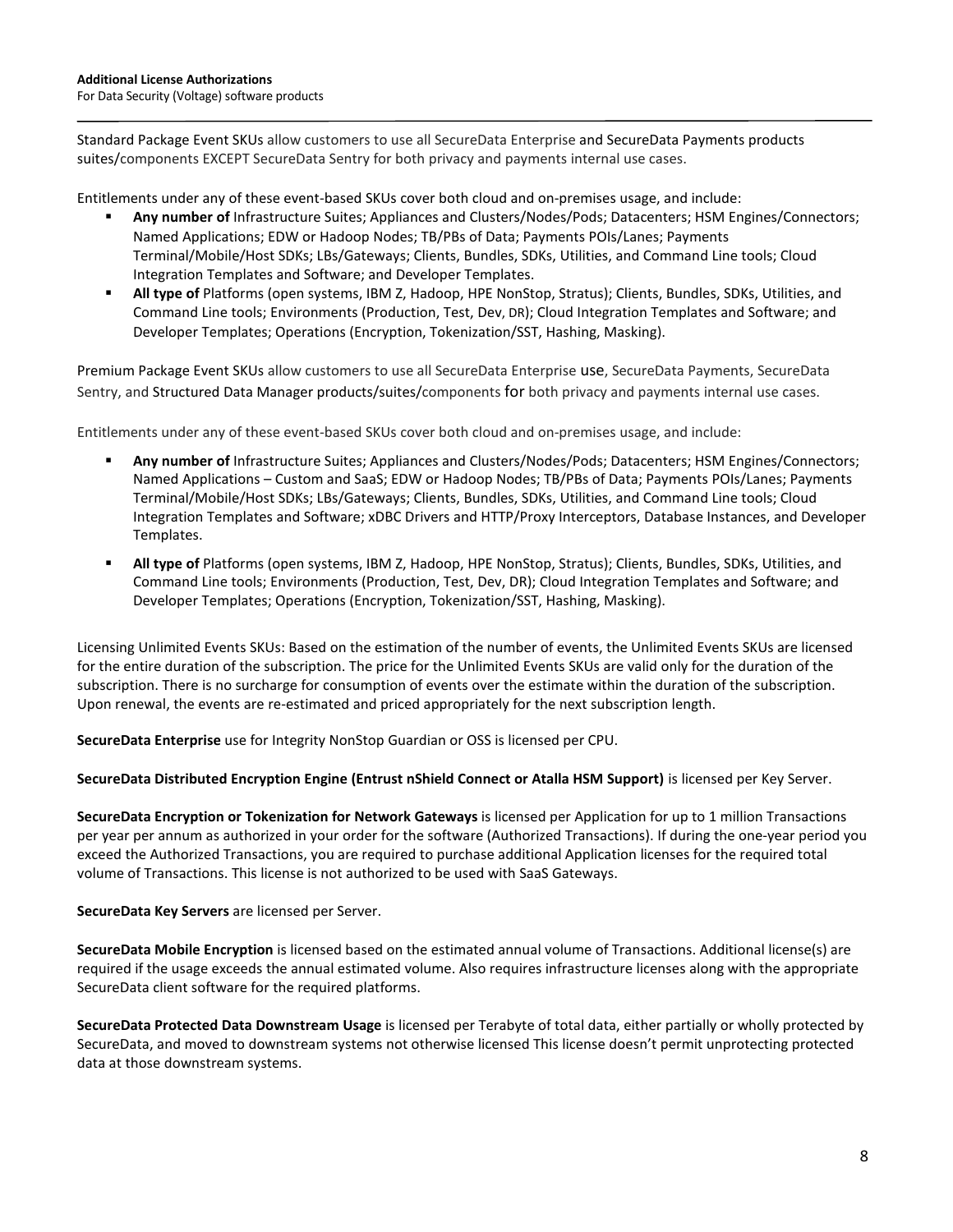**SecureData Web Encryption** is licensed based on the estimated annual volume of Transactions. Additional license(s) are required if the usage exceeds the annual estimated volume. Also requires infrastructure licenses along with the appropriate SecureData client software for the required platforms.

**SecureData Web FES (Front End Server)** is licensed per Server.

**SecureData Web Services Servers** are licensed per Server.

## **SecureData Enterprise suites**

| <b>Suite</b>                                                                                        | <b>Offering includes</b>                                                                                                                                                                                                                                                                                                                                                                                                                                                                                         |
|-----------------------------------------------------------------------------------------------------|------------------------------------------------------------------------------------------------------------------------------------------------------------------------------------------------------------------------------------------------------------------------------------------------------------------------------------------------------------------------------------------------------------------------------------------------------------------------------------------------------------------|
| SecureData Enterprise Data<br><b>Warehouse Starter Edition</b>                                      | ■ 1 SecureData Key Server<br>■ 1 SecureData Enterprise Web Services Server<br>1 SecureData Enterprise for EDW Installation Kit<br>1 SecureData Usage License for one Enterprise Data Warehouse Node *<br>٠                                                                                                                                                                                                                                                                                                       |
| SecureData Enterprise Data<br>Warehouse Enterprise<br>Edition                                       | ■ 2 SecureData Key Servers<br>2 SecureData Enterprise Web Services Server<br>٠<br>1 SecureData Enterprise for EDW Installation Kit<br>1 SecureData Usage License for up to 5 Enterprise Data Warehouse Nodes *<br>٠                                                                                                                                                                                                                                                                                              |
| SecureData Enterprise<br>Infrastructure Suite 1-<br>Production and Test and<br>Development          | ■ 2 SecureData Key Servers<br>2 SecureData Enterprise Web Services Servers<br>٠<br>2 SecureData Key Servers for Test and Development Systems<br>2 SecureData Enterprise Web Services Servers for Test and Development Systems<br>٠                                                                                                                                                                                                                                                                               |
| SecureData Enterprise<br>Infrastructure Suite 1-<br>Disaster Recovery                               | ٠<br>2 SecureData Key Servers for Disaster Recovery<br>2 SecureData Enterprise Web Services Servers for Disaster Recovery<br>٠                                                                                                                                                                                                                                                                                                                                                                                   |
| SecureData Enterprise<br>Infrastructure Suite 2 -<br>Production and Test and<br>Development Systems | ■ 2 SecureData Key Servers for Development Systems<br>2 SecureData Enterprise Web Services Servers for Development Systems<br>٠<br>2 SecureData Key Servers for Test and Development Systems<br>٠<br>2 SecureData Enterprise Web Services Servers for Test and Development Systems<br>٠<br>2 SecureData Distributed Encryption Engine for Entrust nShield Connect or Atalla HSM<br>٠<br>2 SecureData Distributed Encryption Engine for Entrust nShield Connect or Atalla HSM for Test and<br>Development Systems |
| SecureData Enterprise<br>Infrastructure Suite 2 -<br>Disaster Recovery                              | ■ 2 SecureData Key Servers for Disaster Recovery<br>2 SecureData Enterprise Web Services Servers for Disaster Recovery<br>2 SecureData Distributed Encryption Engine for Entrust nShield Connect or Atalla HSM for Disaster<br>Recovery                                                                                                                                                                                                                                                                          |
| SecureData Suite for<br><b>Hadoop Starter Edition</b>                                               | ■ 1 SecureData Key Server<br>1 SecureData Web Services Server<br>1 SecureData Enterprise Client Simple API and Client Installation Kit for Red Hat Linux Data Center<br>٠<br>5 SecureData Hadoop Protection Encryption and Tokenization Nodes<br>٠<br>1 SecureData Hadoop Installation Kit<br>٠                                                                                                                                                                                                                  |
| SecureData Suite for<br>Hadoop Enterprise Edition                                                   | 2 SecureData Key Servers<br>٠<br>2 SecureData Enterprise Web Services Servers<br>٠<br>2 SecureData Enterprise Client Simple API and Client Installation Kit for Red Hat Linux Data Center<br>٠<br>20 SecureData Hadoop Protection Encryption and Tokenization Nodes *<br>1 SecureData Hadoop Installation Kit                                                                                                                                                                                                    |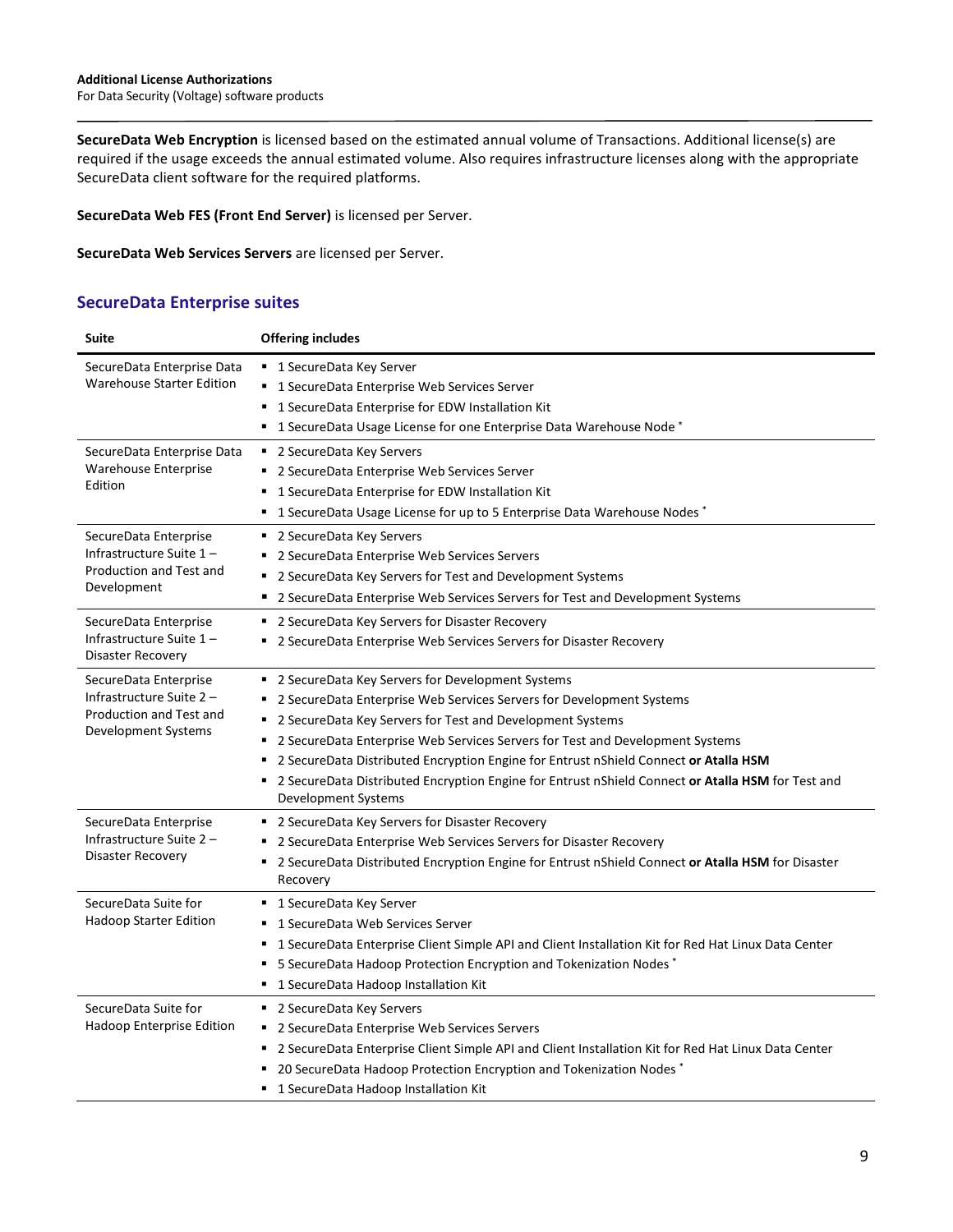For Data Security (Voltage) software products

| Suite                       | <b>Offering includes</b>                                                                                            |  |  |  |
|-----------------------------|---------------------------------------------------------------------------------------------------------------------|--|--|--|
| SecureData Suite Open       | ■ 1 SecureData Key Server                                                                                           |  |  |  |
| System Standard Edition -   | 1 SecureData Enterprise Web Services Server<br>л.                                                                   |  |  |  |
| <b>Test and Development</b> | 1 SecureData Enterprise Client - Open Systems Bundle (Windows/Linux/Solaris/AIX/HP/UX/Mac OS X)<br>٠<br>Data Center |  |  |  |
|                             | ■ covers up to 500 GB of source data                                                                                |  |  |  |
|                             | limited to Test Data Management Use Cases only<br>٠                                                                 |  |  |  |
| SecureData Suite Open       | ■ 1 SecureData Key Server                                                                                           |  |  |  |
| System Enterprise Edition - | 1 SecureData Key Servers for Test and Development Systems                                                           |  |  |  |
| Test and Development        | 1 SecureData Enterprise Web Services Server<br>٠                                                                    |  |  |  |
|                             | 1 SecureData Enterprise Web Services Server for Test and Development Systems<br>٠                                   |  |  |  |
|                             | 1 SecureData Enterprise Client - Open Systems Bundle (Windows/Linux/Solaris/AIX/HP/UX/Mac OS X)<br>٠<br>Data Center |  |  |  |
|                             | covers up to 1 TB of source data<br>٠                                                                               |  |  |  |
|                             | limited to Test Data Management Use Cases only<br>٠                                                                 |  |  |  |

\* See software-specific license terms of SecureData Enterprise for definition of Node for Data Warehouse, and of Node for Hadoop.

### **SecureData Enterprise client software**

**SecureData Enterprise Client Open Systems Bundle** is licensed by Data Center.

**SecureData Enterprise Client Simple API and CL Installation Kit** is licensed by Data Center.

**SecureData Enterprise Client Simple API for Linux on IBM Z** is licensed by Data Center.

**SecureData Host SDK Open Systems Installation Kit** is licensed by Data Center.

**SecureData Enterprise Client Hadoop** is licensed by Data Center.

**SecureData Installation Kit for Hadoop** is licensed by Data Center.

**SecureData Mobile Installation Kit for Enterprise/Merchant** is licensed by Data Center.

**SecureData File Processor** is licensed by Data Center.

You are authorized to use and copy the SecureData client software and Installation Kits client software in object code form only solely to create Developed Code and to use and copy Developed Code solely for your internal use with the SecureData software. No rights to distribute the Developed Code are granted herein. You may make and use the number of copies of client software that you deem appropriate unless the number of copies of client software is restricted as set forth in the applicable order.

#### **SecureData Format-Preserving Encryption (FPE) for ArcSight Data Platform**

**SecureData Format-Preserving Encryption (FPE) for ArcSight Data Platform** is licensed per Gigabyte of data ingested by ArcSight per day.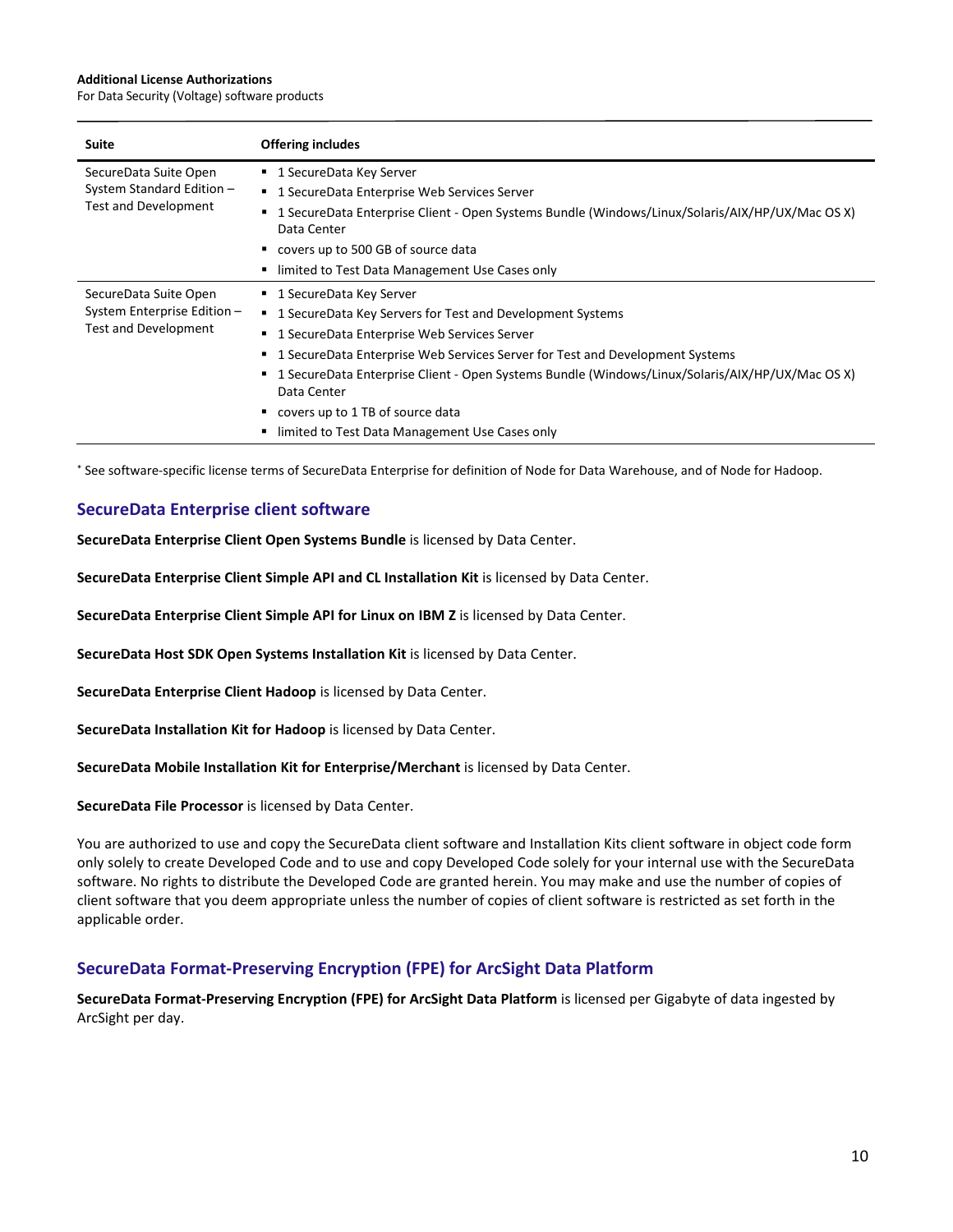## **SecureData Mobile**

**SecureData Mobile** software as indicated in the table below is licensed in accordance with the following License Metric. Encryption or Tokenization can be licensed independently or together.

| <b>Name</b>           | License metric                | <b>Available encryption</b><br>only | <b>Available tokenization</b><br>only | <b>Available encryption</b><br>and tokenization |
|-----------------------|-------------------------------|-------------------------------------|---------------------------------------|-------------------------------------------------|
| SecureData Mobile SDK | <b>Transactions per Annum</b> | Yes                                 |                                       |                                                 |

**SecureData Mobile Infrastructure** is licensed per number of Transactions per annum and by Data Center and limited to use for Encryption.

**SecureData Mobile Add-on Infrastructure Suite for Acquirer/ISO/OEM (Service Provider)** is licensed by Data Center and limited to use for Mobile. Base Infrastructure license needs to be included with this license.

# **SecureData Payments**

**SecureData Payments** software as indicated in the table below is licensed in accordance with the following License Metric. Encryption or Tokenization can be licensed independently or together.

| Name                                                                                                                                   | License metric            | <b>Available</b><br>encryption only | <b>Available</b><br>tokenization<br>only | <b>Available</b><br>encryption and<br>tokenization |
|----------------------------------------------------------------------------------------------------------------------------------------|---------------------------|-------------------------------------|------------------------------------------|----------------------------------------------------|
| SecureData Payments Base Infrastructure Suite<br>for Acquirer/ISO/OEM (Service Provider)<br>Tier1/Tier2/Tier3/Tier 4                   | Transactions per<br>annum | Yes                                 | Yes                                      | Yes                                                |
| SecureData Payments Encryption Add-on<br>Infrastructure Suite for Acquirer/OEM/ISO<br>(Service Provider)<br>Tier1/Tier2/Tier3/Tier 4   | Transactions per<br>annum | Yes                                 |                                          | Yes                                                |
| SecureData Payments Tokenization Add-on<br>Infrastructure Suite for Acquirer/OEM/ISO<br>(Service Provider)<br>Tier1/Tier2/Tier3/Tier 4 | Transactions per<br>annum |                                     | Yes                                      | Yes                                                |
| SecureData Payments Encryption for Point of<br>Sale (POS) for Acquirer/OEM/ISO (Service<br>Provider)                                   | Lane                      | Yes                                 |                                          |                                                    |
| SecureData Payments Tokenization for Point of<br>Sale (POS) for Acquirer/OEM/ISO (Service<br>Provider)                                 | Lane                      |                                     | Yes                                      |                                                    |
| SecureData Payments Encryption and<br>Tokenization for Point of Sale (POS) for<br>Acquirer/OEM/ISO (Service Provider)                  | Lane                      |                                     |                                          | Yes                                                |
| SecureData Payments Encryption for Point of<br>Sale (POS) for Enterprise/Merchant                                                      | Lane                      | Yes                                 |                                          |                                                    |
| SecureData Payments Tokenization for Point of<br>Sale (POS) for Enterprise/Merchant                                                    | Lane                      |                                     | Yes                                      |                                                    |
| SecureData Payments Encryption and<br>Tokenization for Point of Sale (POS) for<br>Enterprise/Merchant                                  | Lane                      |                                     |                                          | Yes                                                |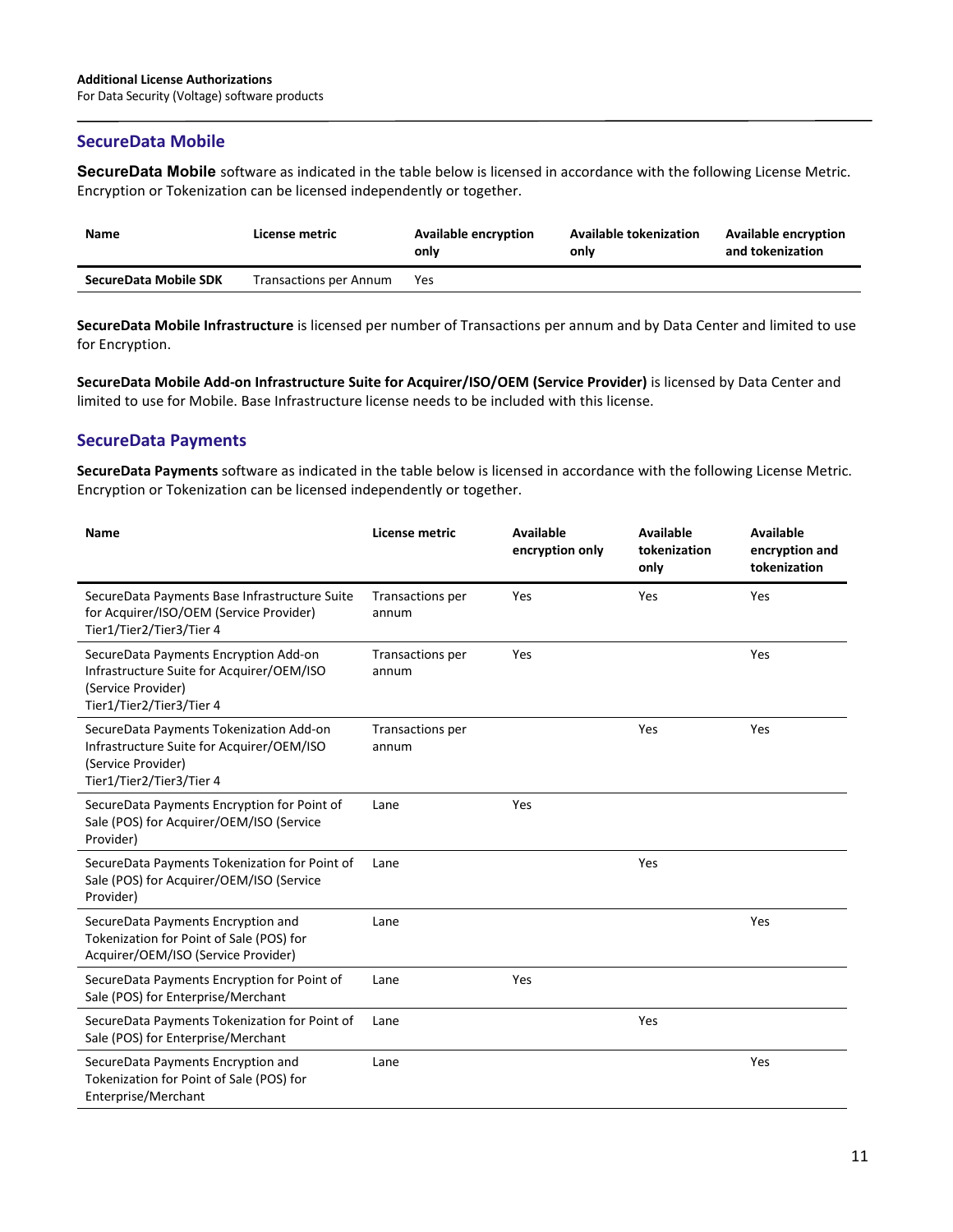**SecureData Payments Infrastructure for Encryption** is licensed per number of Transactions per annum and per Data Center and limited to use for Encryption.

**SecureData Payments Infrastructure for Tokenization** is licensed per number of Transactions per annum and per Data Center and limited to use for Tokenization.

**SecureData Payments Infrastructure for E-Commerce** is licensed by Data Center and limited to use for E-Commerce.

**SecureData Payments POS Connectors** is licensed by Lane. Lane means in retail environment a single payment terminal. This is the license that needs to be licensed in addition to the Infrastructure license.

# **SecureData Sentry**

**SecureData Sentry** software as indicated in the table below is licensed in accordance with the following License Metrics. For driver interception, encryption and tokenization licensing is via SecureData open systems licensing. For proxy interception, no separate encryption or tokenization licensing is required.

| <b>Name</b>                               | License metric | Available<br>encryption only | Available<br>tokenization<br>only | Available<br>encryption and<br>tokenization |
|-------------------------------------------|----------------|------------------------------|-----------------------------------|---------------------------------------------|
| SecureData Sentry for driver interception | Application    |                              |                                   | Yes                                         |
| SecureData Sentry for proxy interception  | User           |                              |                                   | Yes                                         |

# **SecureData Web**

**SecureData Web** software as indicated in the table below is licensed in accordance with the following License Metric. Encryption or Tokenization can be licensed independently or together.

| <b>Name</b>                                                                                                             | License metric            | <b>Available</b><br>encryption only | Available<br>tokenization only | <b>Available encryption</b><br>and tokenization |
|-------------------------------------------------------------------------------------------------------------------------|---------------------------|-------------------------------------|--------------------------------|-------------------------------------------------|
| SecureData Web Add-on Infrastructure<br>Suite for Acquirer/OEM/ISO (Service<br>Provider)<br>Tier 1/Tier 2/Tier 3/Tier 4 | Transactions per<br>annum | <b>Yes</b>                          | Yes                            | Yes                                             |
| SecureData Encryption Use License for<br>SecureData Web for Acquirer/OEM/ISO<br>(Service Provider)                      | Transactions per<br>annum | <b>Yes</b>                          |                                |                                                 |
| SecureData Tokenization Use License for<br>SecureData Web for Acquirer/OEM/ISO<br>(Service Provider)                    | Transactions per<br>annum |                                     | Yes                            |                                                 |

**Note:** Encryption and Tokenization licenses for SecureData Web are listed under SecureData Enterprise.

**SecureData Web** is licensed based on the annual estimated Volume of Transactions. Add-on infrastructure for SecureData Payment Web is also required.

**SecureData Web Add-on Infrastructure Suite for Acquirer/ISO/OEM (Service Provider)** is licensed per Data Center. Payments Base Infrastructure license is also required.

**SecureData Web Infrastructure** is licensed by number of Transactions per annum and per Data Center and limited to use for Encryption.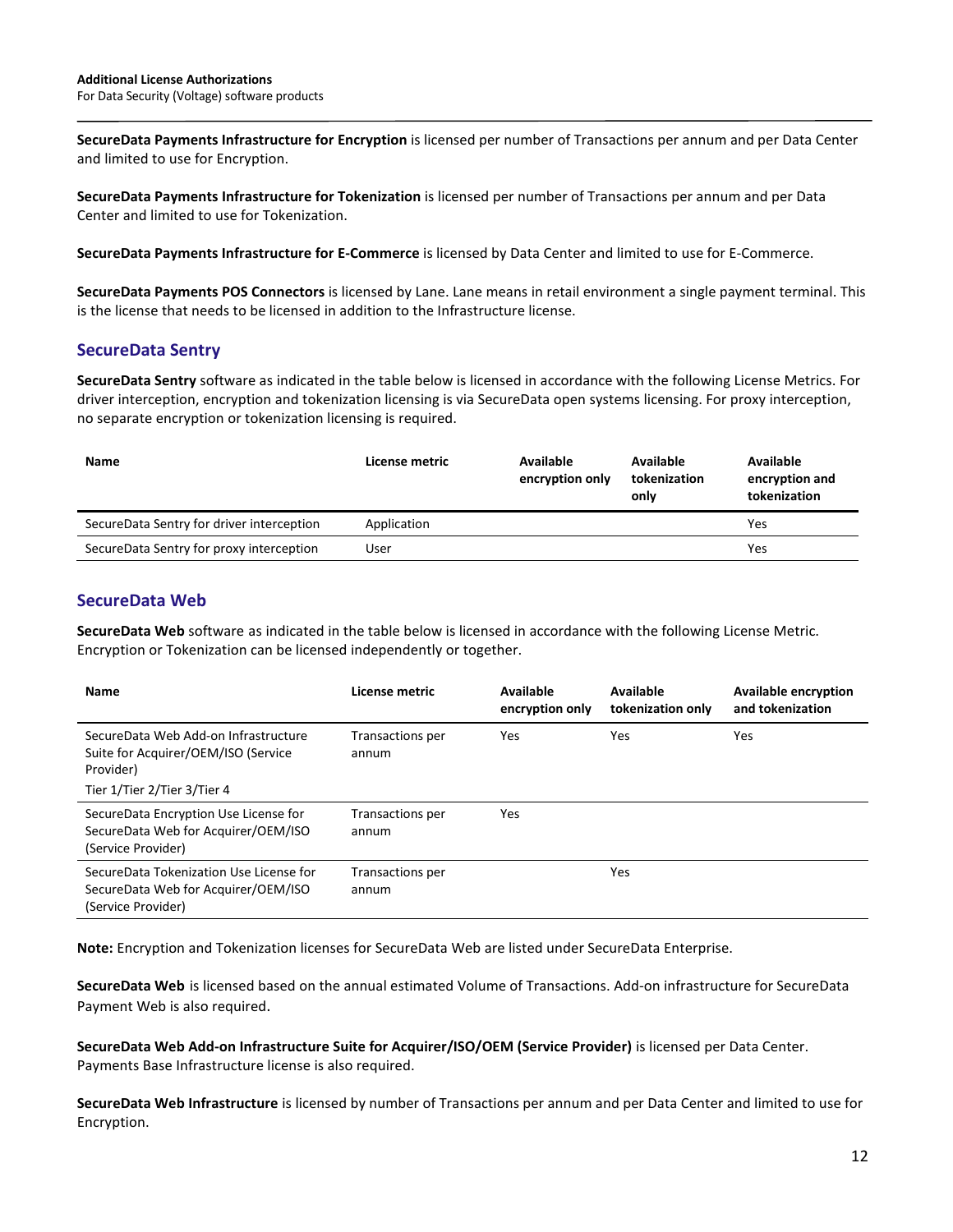## **SecureFile**

**SecureFile** is an Add-on to SecureMail and is licensed by User and by Application; when licensed by Application a minimum of 50 Users must also be licensed.

## **SecureMail**

**SecureMail Application Edition** is licensed by number of Applications.

**SecureMail Essentials Edition** is licensed by User.

**SecureMail Standard Edition** is licensed by User.

**SecureMail Enterprise Edition** is licensed by User.

**SecureMail Edition Upgrade** is licensed by User.

**SecureMail Mobile Edition** is licensed by User.

**SecureMail Statements Edition** is licensed per the number of Messages per annum as authorized in your order for the software ("Authorized Messages"). If during the one-year period you exceed the Authorized Messages, you are required to purchase additional licenses for the required total volume of Messages.

**SecureMail for BlackBerry Dynamics** is licensed by User.

**SecureMail for BlackBerry Enterprise Server Add-on** is licensed by User.

**SecureMail for Symantec Enterprise Vault Add-on** is licensed by User.

**SecureMail eDiscovery Accelerator Add-on** is licensed by User.

**SecureMail Large Attachment Delivery Add-on** is licensed by User.

**SecureMail for Remote Desktop Services Add-on** is licensed by User.

**SecureMail Connector for Entrust nShield Connect Add-on** is licensed by User.

#### **SmartCipher**

**SmartCipher** software as indicated in the table below is licensed in accordance with the following License Metric.

| <b>Name</b>                                                     | License metric |
|-----------------------------------------------------------------|----------------|
| SmartCipher Data Protection Suite for<br><b>Endpoint Sensor</b> | Per Device     |

# **Structured Data Manager**

Refer Secure Content Management ALA for Structured Data Manager definitions, software specific license terms, and additional license terms.